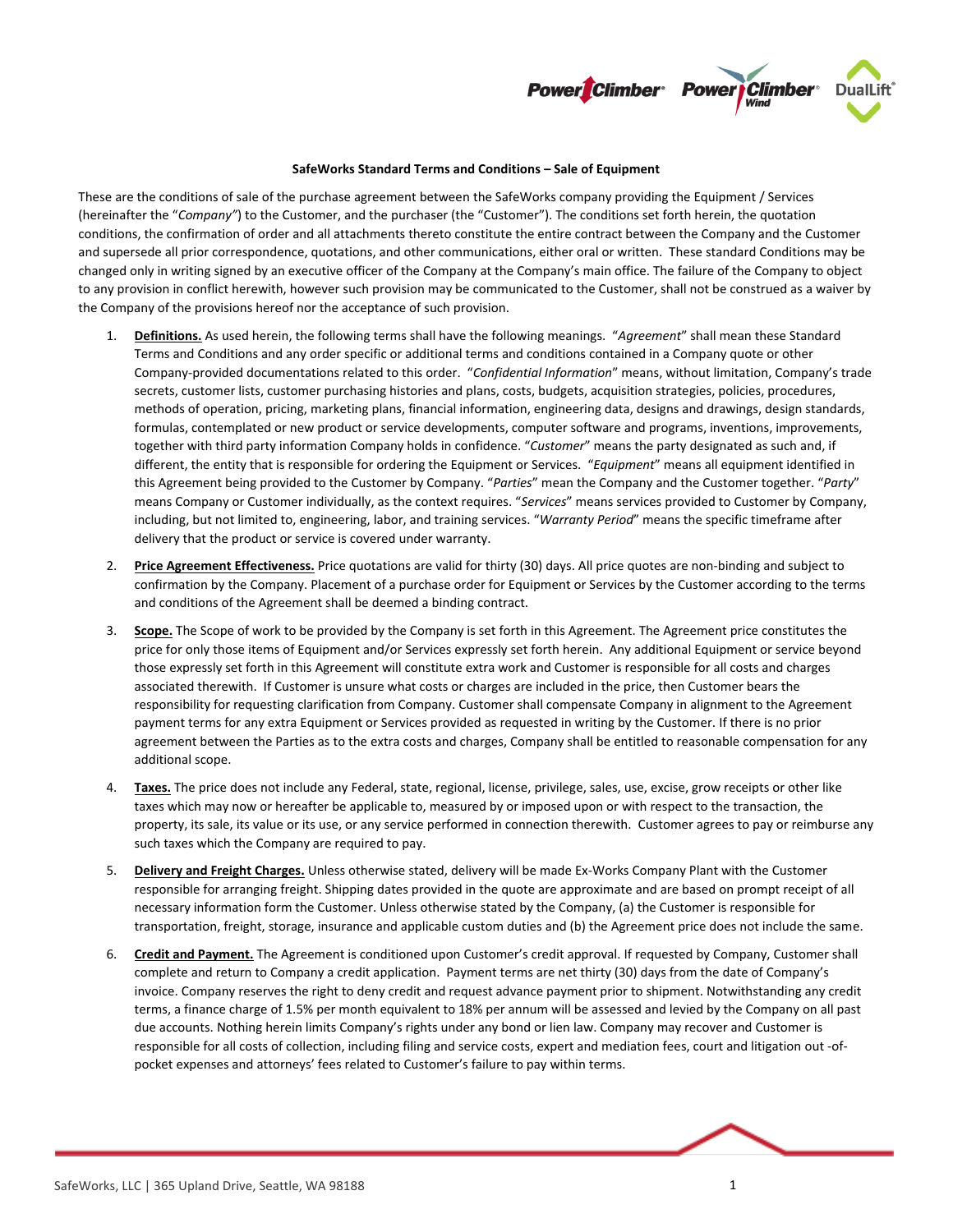

- **7. Default and Termination.** Customer is in default under this Agreement if any of the following occur: (1) Customer fails to pay Company as agreed; (2) Customer becomes insolvent or any proceeding in bankruptcy or receivership is commenced; (3) a termination or liquidation of Customer's business occurs; or (4) Customer is in breach of any terms or conditions of this Agreement. In the event of default by Customer, the Company may exercise all or any of the right(s) (as may be deemed by the Company), to remove Equipment, stop any services, suspend the performance by the Company, terminate this Agreement, and/or seek any other remedy available to Company in law or equity. Customer shall bear all costs and/or expenses (including reasonable attorneys' fees) incurred by Company as a result of Customer's default.
- 8. **Cancellation.** Any order by Customer to Company may be cancelled upon payment of reasonable charges based upon expenses already incurred and commitments made by Company, so long as such cancellation occurs 2 weeks prior to Ex-Works confirmation date. Any cancellation made within 2 weeks of Ex-Works confirmation date is non-cancellable.
- 9. **Waiver of and Limitation on Damages.** Neither Party shall be liable to the other party for lost profits, indirect, incidental, liquidated, remote, or consequential damages arising out of or relating to this Agreement (including without limitation, pure economic loss, loss of profit, loss of business, opportunity costs, loss of production or depletion of goodwill) even if the Parties have been advised of their possible existence. The liability of the Company with respect to this Agreement, contract or sale of anything done in connection therewith, whether in contract, in tort, under any warranty, or otherwise, shall not, except as expressly provided herein, exceed the Agreement price of the product / services or part on which such liability is based.
- 10. **Indemnification.** To the fullest extent permitted by law, Customer shall indemnify, defend and hold Company , its officers, directors, employees and agents harmless from and against any and all claims, suits, causes of action, proceedings, and/or judgments, as well as damages, losses, liabilities, and expenses (including reasonable attorneys' fees and costs), of whatever nature resulting from, arising out of, or in any way related to this Agreement or the Equipment including, without limitation, claims relating to (i) personal injury (including death) or damage to property, or (ii) the delivery, erection, maintenance, alteration, modification, use, possession, operation, dismantling, or engineering of the Equipment. It is the intent of the Parties that the Customer indemnify Company to the maximum extent allowed under the law and that the Customer bear full responsibility for any claim, damage, cause of action, judgement, expense, cost or other liability arising out of or in any way related to the Agreement or the Equipment. This indemnify obligation shall not apply to any claims, damages, causes of action, judgments, or other liability caused solely by the negligence of the Company.
- 11. **Compliance with Laws**. Each party agrees to comply with all applicable laws, rules and regulations ("Laws") AND SHALL DEFEND AND INDEMNIFY THE OTHER PARTY FOR ITS FAILURE TO COMPLY WITH SUCH LAWS.
- 12. **Venue and Governing Law**. The Terms of this Agreement are to be construed and enforced in accordance with the laws of the of the county/province, state, and country of the Company without regard to conflict of laws principles. The exclusive venue for any judicial action arising out of or relating to this Agreement will be the state, federal, or regional courts, applicable for the location of the Company.
- 13. **Confidential Information.** Where Company has provided Customer with technical data, drawings, information or specifications for use or development of or in relation to, Company's Equipment / Services, or any other Confidential Information, the following apply: a) Customer agrees to defend, indemnify and hold Company harmless against and from liability or claim for damage or injury sustained by reason of deviation in whole or in part from such Confidential Information; b) all Confidential Information remains Company's property and may not be used or shared without its express written consent; and c) any and all information provided with Company's documents are part of this Agreement.
- 14. **Warranty, Limitation of Liability.** The Company warrants that all parts manufactured by the Company and furnished and/or sold in connection with the purchase of Company branded product, and other Equipment will be free from defects in workmanship and material from the date of shipment for the Warranty Period specified on the quote. The Company will repair or replace such parts with the same or equivalent parts, provided that the Customer must give notice of the defective part and return such defective part to a location designated by the Company within the Warranty Period. Any accessories, parts, or equipment furnished and/or sold by the Company that are manufactured by third party will carry the warranty conveyed by the manufacturer to the Company, provided that such warranty is transferable to Customer.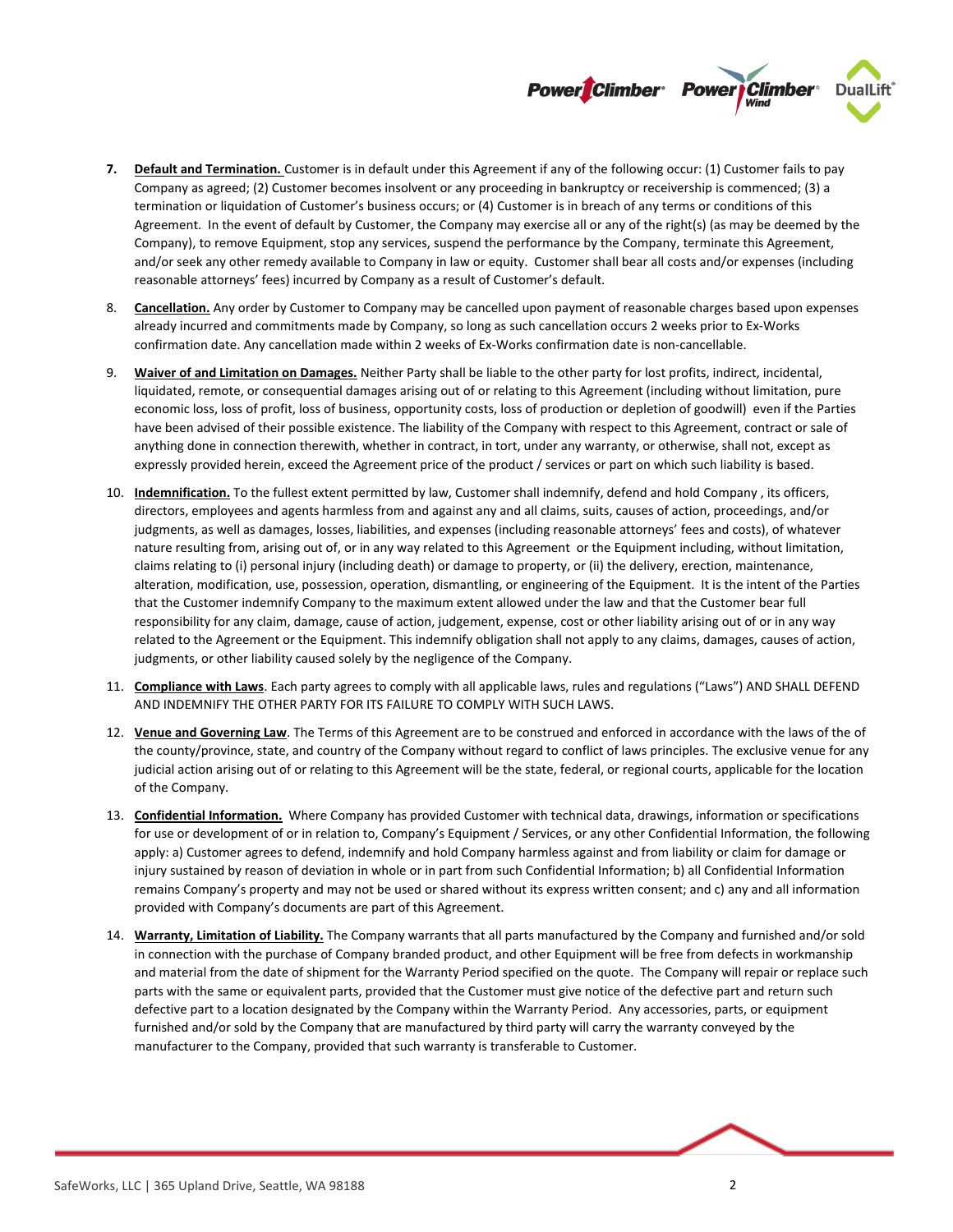

This warranty applies only to Equipment and other durable goods, and does not cover the following, but not limited to, consumable items: steel wire ropes and assemblies, wire guides and wire fixes, and hoist components that contact suspension and safety cables.

This warranty does not cover installation or other labor necessary to repair or replace the defective parts. The Customer is responsible for any expense for labor required to replace, repair, or install defective parts. However, if Equipment or Equipment sub-assembly is returned to the Company factory freight prepaid within the Warranty Period and the Company determines that the relevant parts are defective and were manufactured or supplied by the Company, the Company will replace such defective parts free of charge.

This warranty is strictly conditioned upon (a) Customer notifying the Company in writing within one month after discovery of defects; (b) the return of the defective parts to the Company, with transportation charges to and from the Company's designated location prepaid by the Customer; and (c) the Company's determination that defects were not caused by normal wear and tear, improper maintenance, improper installation, accident, unauthorized repair or alteration, use in an application for which the product was not designed, incorporation or use of unsuitable attachments or parts, failure to follow the Company's recommended operation and maintenance procedures, or any other misuse, neglect, or cause other than defects in material or workmanship. The original warranty period of any article that has been repaired or replaced by the Company shall not thereby be extended.

## DISCLAIMER OF OTHER WARRANTIES AND LIMITATION OF LIABILITY

This warranty shall be the exclusive remedy for any defective parts, and the liability of the Company under this warranty is limited solely to repair or replacement of the defective part(s) manufactured or supplied by the Company. THE COMPANY DISCLAIMS ALL OTHER CLAIMS AND WARRANTIES, EXPRESSED OR IMPLIED (INCLUDING THOSE OF MERCHANTABILITY AND FITNESS OF ANY PRODUCT FOR A PARTICULAR PURPOSE). IN NO EVENT SHALL THE COMPANY BE LIABLE FOR INJURY, LOSS, DAMAGE, OR EXPENSE, WHETHER DIRECT, INDIRECT, OR CONSEQUENTIAL, INCLUDING, BUT NOT LIMITED TO, LOSS OF USE, REVENUE, PROFIT, OR PRODUCTION, OR INCREASED COST OF OPERATION, OR FOR ANY CHARGES OR EXPENSES OF ANY NATURE INCURRED WITHOUT ITS WRITTEN CONSENT. The Customer and the Company agree that this warranty and the underlying Agreement shall be governed by the laws outlined in provision 12.

- 15. **Assignment**. Customer shall not assign this Agreement to any third party without Company's prior written consent.
- 16. **Inspection.** Upon delivery of Equipment, Customer shall inspect its condition and quantity. If the Equipment is damaged or the quantity does not match the order, the Customer shall notify the Company within 48 hours. If the Equipment is not in good condition or repair at the time of delivery, then Customer shall not use the Equipment and immediately notify Company of any defects or other issues. If the Customer does not inspect and count the Equipment when received, the Customer is deemed to have accepted the quantity as shown in the company's shipping documents as correct and, in addition, accepts that the Equipment is in good, operating condition, and fit for its intended use.
- 17. **Transfer of Title.** Risk of loss of the Equipment, or any part of the same, shall pass to the Customer at delivery. Title is transferred on the date the Company receives full payment of the Agreement price from the Customer. The Company exercises its lien over the product(s)/service(s) until the Company has been paid for the same in full.
- 18. **Force Majeure**. Company is not responsible for any delay in the Scope of work if and to the extent such delay was caused by an event or occurrence beyond Company's reasonable control and without its fault or negligence. In the event of any delay due to such event or occurrence, company shall receive an extension on the Scope of work.
- 19. **Miscellaneous**. In the event any term, provision or condition of this Agreement is held invalid, illegal, or unenforceable, it shall not affect the validity, legality or enforceability of the remainder of the Agreement. This Agreement insures to the benefit of and is binding upon the parties and their successors. Each party agrees to execute such further documents necessary to carry out the intent of this Agreement.
- 20. **Acceptance, Modification, and Entire Agreement.** COMPANY'S AGREEMENT TO PROVIDE EQUIPMENT OR SERVICES HERUNDER IS EXPRESSLY CONDITIONED UPON CUSTOMER'S UNQUALIFIED ACCEPTANCE OF THIS AGREEMENT, AND CUSTOMER'S ACCEPTANCE OF THIS AGREEMENT IS EXPRESSLY LIMITED TO THE EXACT TERMS AND CONDITIONS SPECIFIED HEREIN. The rights of the Parties are governed exclusively by the terms and conditions set forth in this Agreement. Shipment or delivery of